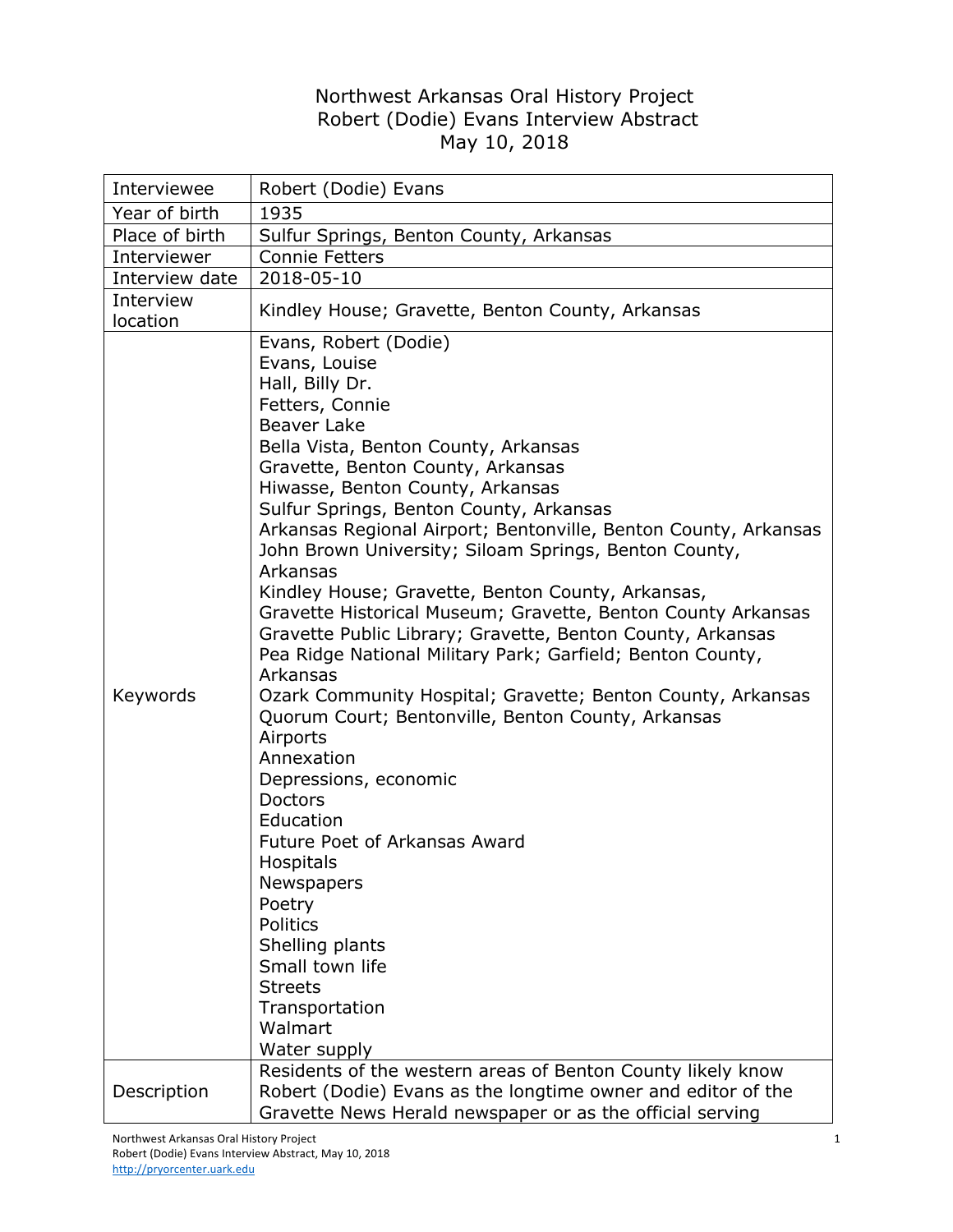|          | Gravette and Benton County residents. How many know his<br>family immigrated from Turkey, he grew up in Sulfur Springs,<br>and he was once named Arkansas' Poet of the Future? Listen to<br>this interview and hear Evans discuss these events.<br>Evans grew up in Sulfur Springs. Life in Sulfur Springs was<br>good, even during the Depression years. He continued to live<br>there after he graduated from high school in 1952, went to John<br>Brown University, and got a job at the newspaper in Gravette.<br>Evans remembers riding his bike to that job until he bought his<br>first car, a Ford. That led him to become a 'lawbreaker' -- not<br>knowing how to drive a stick shift, he coasted through the stop<br>light.<br>In another story, Evans tells us he was named 1960 Poet of the<br>Future for the State of Arkansas. This followed the publication of<br>a book of his poems entitled, "Dark Days and Black Nights."<br>Years later he would write the forward to the book for Gravette's<br>Bicentennial in 1993.<br>Evans bought the Gravette newspaper in the 1960s, owning it<br>until the 1980s. During this time he became active in political<br>life, serving on the Gravette City Council and Benton County<br>Quorum Court. In the past 80+ years he's witnessed Benton<br>County going from a population of 30,000 to about 250,000 and<br>Gravette moving from an agricultural community to small town<br>and city.<br>Evans believes 'it takes change.' And change he has seen and<br>continues to see. He sees a bright future for Gravette as new<br>homes and business come to the city. More businesses will lead<br>to added population and more employment.<br>Growth in the western areas of the county may be slower than<br>other areas, but Evans points to the impact of the changes he's<br>experienced. While on the Gravette City Council he saw streets<br>that had been covered with residue from the local shelling plant<br>become paved. An article he wrote about the proposed<br>annexation of Hiwasse spurred debate. The growth of Bella Vista<br>brought changes to the Gravette School District. The reopening<br>of a hospital in Gravette brought needed medical services. His<br>part in Gravette's Bicentennial celebrations in 1993 help bring<br>pride and people to the area.<br>Changes during Evans' terms on the Quorum Court meant better<br>funding and added development for both Benton County and<br>Gravette. Gravette benefitted from access to a better water<br>supply from Beaver Lake, the airport becoming a reality, and the<br>opening of the Pea Ridge Military Park.<br>Like other changes, Evans believes the growth of Walmart to be<br>good and bad. It added employment opportunities, but<br>negatively impacted some small businesses. Walmart has been<br>supportive of the Gravette Library and Historical Museum, both |
|----------|-------------------------------------------------------------------------------------------------------------------------------------------------------------------------------------------------------------------------------------------------------------------------------------------------------------------------------------------------------------------------------------------------------------------------------------------------------------------------------------------------------------------------------------------------------------------------------------------------------------------------------------------------------------------------------------------------------------------------------------------------------------------------------------------------------------------------------------------------------------------------------------------------------------------------------------------------------------------------------------------------------------------------------------------------------------------------------------------------------------------------------------------------------------------------------------------------------------------------------------------------------------------------------------------------------------------------------------------------------------------------------------------------------------------------------------------------------------------------------------------------------------------------------------------------------------------------------------------------------------------------------------------------------------------------------------------------------------------------------------------------------------------------------------------------------------------------------------------------------------------------------------------------------------------------------------------------------------------------------------------------------------------------------------------------------------------------------------------------------------------------------------------------------------------------------------------------------------------------------------------------------------------------------------------------------------------------------------------------------------------------------------------------------------------------------------------------------------------------------------------------------------------------------------------------------------------------------------------------------------------------------------------------------------------------------------------------------------------------------------------------------------------------------------------------------------------------------------------------------------------------------------------------------------------------|
|          | organizations Evans and his wife, Louise, actively support.                                                                                                                                                                                                                                                                                                                                                                                                                                                                                                                                                                                                                                                                                                                                                                                                                                                                                                                                                                                                                                                                                                                                                                                                                                                                                                                                                                                                                                                                                                                                                                                                                                                                                                                                                                                                                                                                                                                                                                                                                                                                                                                                                                                                                                                                                                                                                                                                                                                                                                                                                                                                                                                                                                                                                                                                                                                             |
| Duration | 48 minutes                                                                                                                                                                                                                                                                                                                                                                                                                                                                                                                                                                                                                                                                                                                                                                                                                                                                                                                                                                                                                                                                                                                                                                                                                                                                                                                                                                                                                                                                                                                                                                                                                                                                                                                                                                                                                                                                                                                                                                                                                                                                                                                                                                                                                                                                                                                                                                                                                                                                                                                                                                                                                                                                                                                                                                                                                                                                                                              |